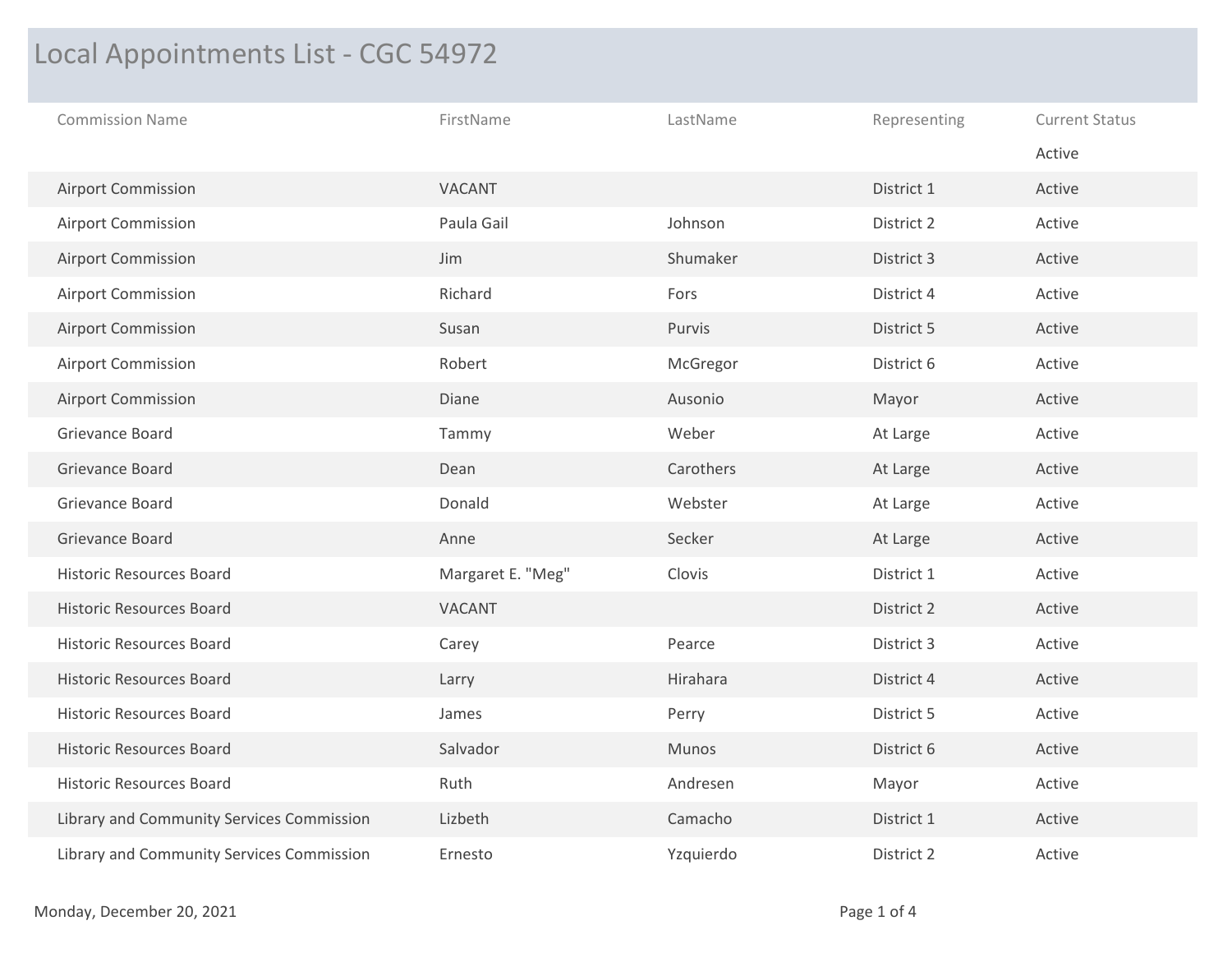| <b>Commission Name</b>                    | FirstName     | LastName              | Representing | <b>Current Status</b> |
|-------------------------------------------|---------------|-----------------------|--------------|-----------------------|
| Library and Community Services Commission | Joey          | Martinez              | District 3   | Active                |
| Library and Community Services Commission | Gloria        | De La Rosa            | District 4   | Active                |
| Library and Community Services Commission | Lupe          | Lizaola               | District 5   | Active                |
| Library and Community Services Commission | Emily         | Ramirez               | District 6   | Active                |
| Library and Community Services Commission | Albert        | Fong                  | Mayor        | Active                |
| <b>Measure E Committee</b>                | Daisy Xitlaly | Garcia Olivera        | District 1   | Active                |
| <b>Measure E Committee</b>                | VACANT        |                       | District 2   | Active                |
| Measure E Committee                       | David J.R     | Mack                  | District 3   | Active                |
| <b>Measure E Committee</b>                | Cesar         | Lara                  | District 4   | Active                |
| <b>Measure E Committee</b>                | Mitchell      | Huerta                | District 5   | Active                |
| <b>Measure E Committee</b>                | Janet         | <b>Barnes</b>         | District 6   | Active                |
| <b>Measure E Committee</b>                | Jose          | <b>Barajas</b>        | Mayor        | Active                |
|                                           |               |                       |              |                       |
| <b>Measure G Committee</b>                | Artis L.      | Smith                 | District 1   | Active                |
| <b>Measure G Committee</b>                | Jose Andrew   | Sandoval              | District 2   | Active                |
| <b>Measure G Committee</b>                | Steve         | Ish                   | District 3   | Active                |
| <b>Measure G Committee</b>                | Christopher   | Barrera               | District 4   | Active                |
| <b>Measure G Committee</b>                | <b>Brigid</b> | <b>McGrath Massie</b> | District 5   | Active                |
| <b>Measure G Committee</b>                | David         | Hernandez             | District 6   | Active                |
| <b>Measure G Committee</b>                | Maureen       | Wruck                 | Mayor        | Active                |
| PCAC                                      | Diana         | Garcia                | District 1   | Active                |
| PCAC                                      | Rogelio       | Perez                 | District 2   | Active                |
| PCAC                                      | Lea           | Miller                | District 3   | Active                |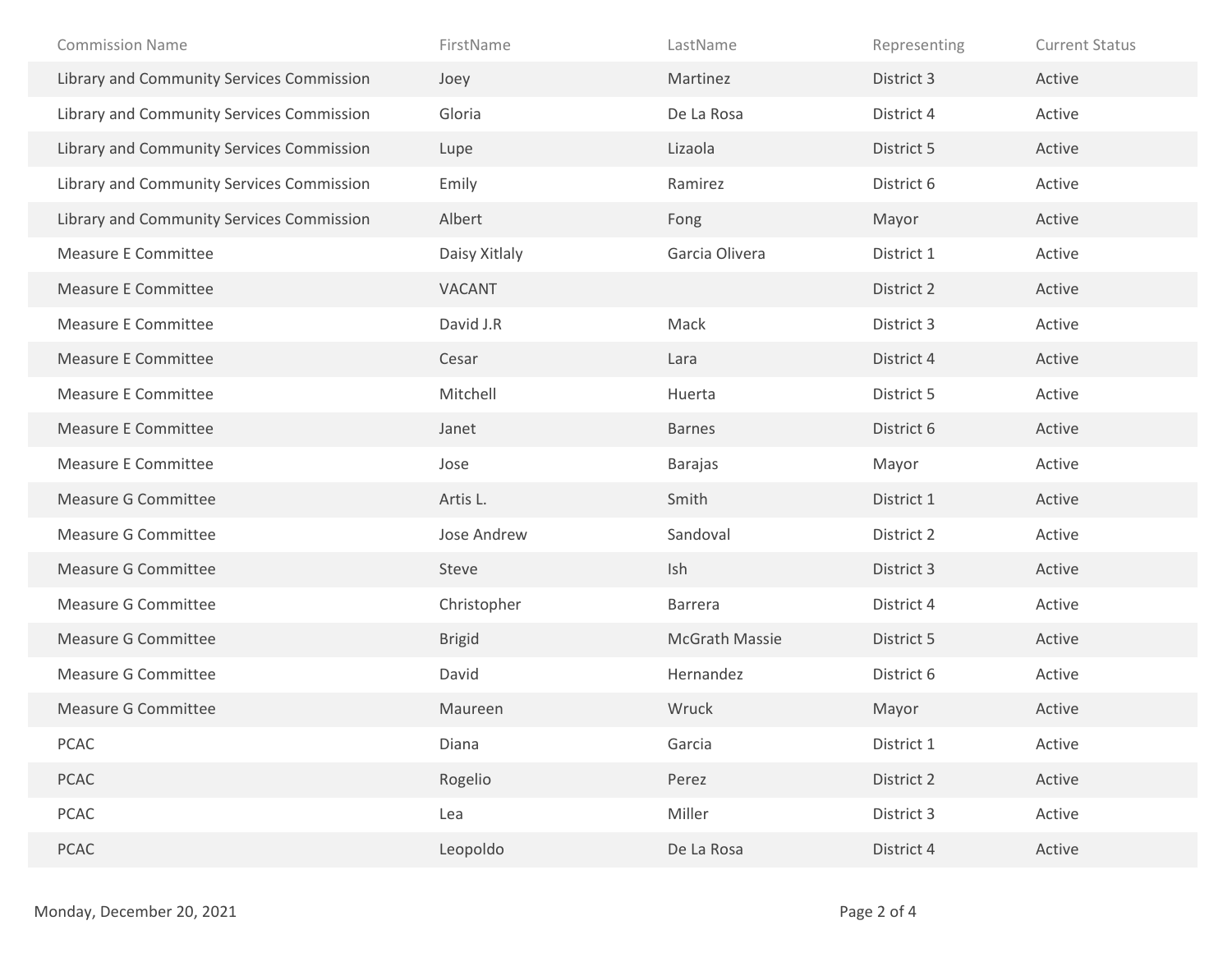| <b>Commission Name</b>                       | FirstName            | LastName      | Representing | <b>Current Status</b> |
|----------------------------------------------|----------------------|---------------|--------------|-----------------------|
| <b>PCAC</b>                                  | VACANT               |               | District 5   | Active                |
| <b>PCAC</b>                                  | Gabriela             | Manzo         | District 6   | Active                |
| PCAC                                         | Yolanda              | Cervantes     | Mayor        | Active                |
| <b>Planning Commission</b>                   | Rosa                 | Gonzalez      | District 1   | Active                |
| <b>Planning Commission</b>                   | John                 | Meeks         | District 2   | Active                |
| <b>Planning Commission</b>                   | Lorisa               | McKelvey Daye | District 3   | Active                |
| <b>Planning Commission</b>                   | Andrea               | Manzo         | District 4   | Active                |
| <b>Planning Commission</b>                   | <b>Brad</b>          | Griffin       | District 5   | Active                |
| <b>Planning Commission</b>                   | Aidee                | Farias        | District 6   | Active                |
| <b>Planning Commission</b>                   | Dennis               | Donohue       | Mayor        | Active                |
| <b>Public Art Commission</b>                 | Ariel                | Mar           | District 1   | Active                |
| <b>Public Art Commission</b>                 | Berniz               | House         | District 2   | Active                |
| <b>Public Art Commission</b>                 | Colleen              | <b>Bailey</b> | District 3   | Active                |
| <b>Public Art Commission</b>                 | Carlos               | Cortez        | District 4   | Active                |
| <b>Public Art Commission</b>                 | Sandra               | Saldivar      | District 5   | Active                |
| <b>Public Art Commission</b>                 | Javier               | Tamayo        | District 6   | Active                |
| <b>Public Art Commission</b>                 | Juan Carlos          | Gonzales      | Mayor        | Active                |
| <b>Traffic and Transportation Commission</b> | Leticia              | Hernandez     | District 1   | Active                |
| <b>Traffic and Transportation Commission</b> | Andres               | Canseco       | District 2   | Active                |
| <b>Traffic and Transportation Commission</b> | Jefferson            | Davis         | District 3   | Active                |
| <b>Traffic and Transportation Commission</b> | Brandon              | Hill          | District 4   | Active                |
| <b>Traffic and Transportation Commission</b> | Chris                | Flescher      | District 5   | Active                |
| <b>Traffic and Transportation Commission</b> | <b>Stephen Craig</b> | Cox           | District 6   | Active                |